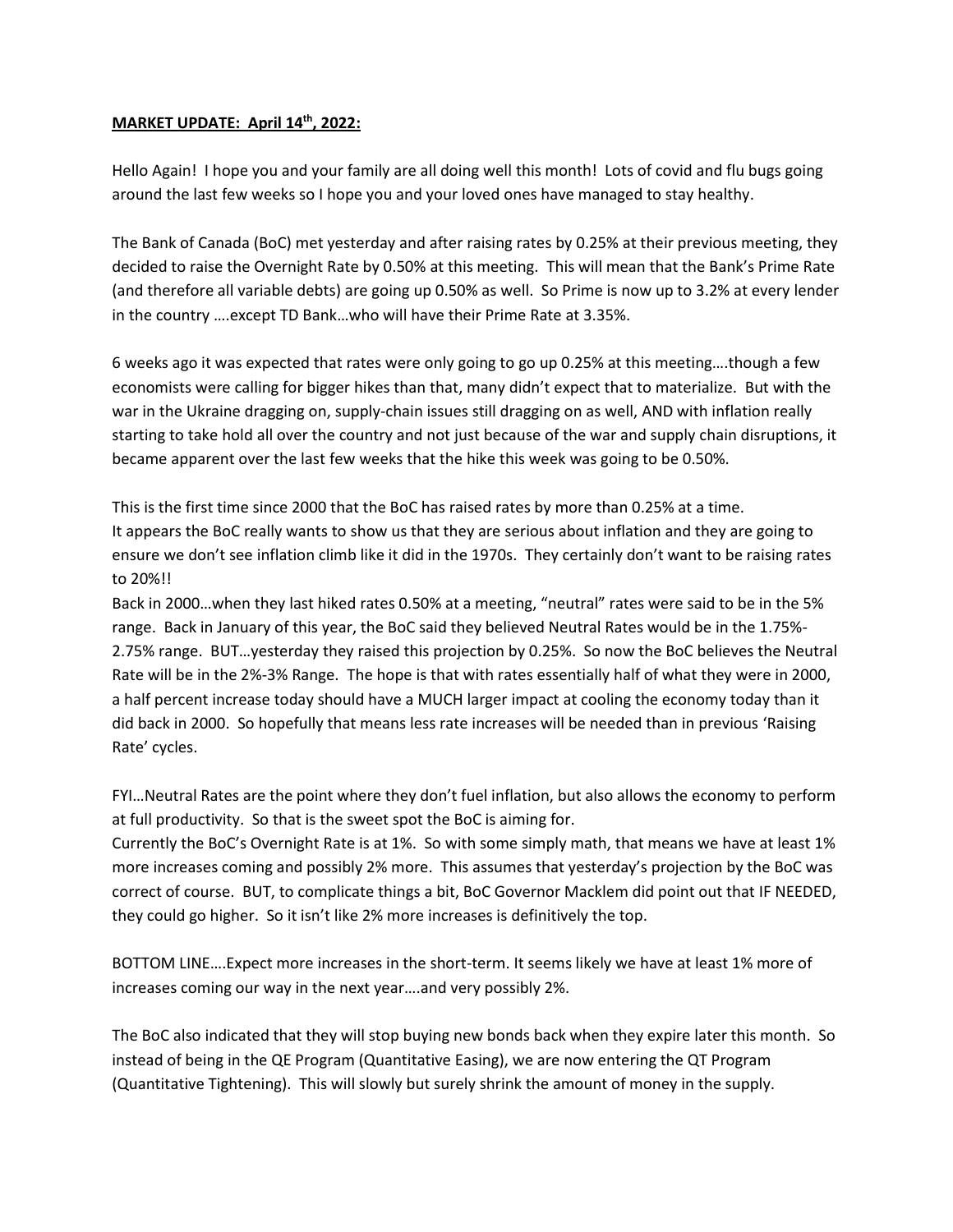Even with these moves, the BoC still doesn't expect Inflation to be back in line with their 2% target until 2024. So we are going to be dealing with inflation for another couple of years at least. So unfortunately those grocery bills or fill-ups at the gas tank aren't going to get cheaper anytime soon!

The truth is that NO ONE knows the answer as to what is going to happen with rates….not even the Bank of Canada!

How high and how fast will they go? Even my crystal ball has gone fuzzy!!

I don't think any economist believed a year ago we would be where we are today….this quickly after the pandemic (or in reality…while the pandemic is still underway!!)

So it is hard to believe that anyone could accurately predict where rates are going to be a year from now! What does seem apparent is that the BoC will raise rates again at the next meeting on June  $1<sup>st</sup>$ . What is unknown is whether it will be 0.25% or 0.50%. Right now, the market has priced in a 0.25% increase at the next meeting. But that could definitely change over the next 5 or 6 weeks.

Here are the recent predictions from the big banks' economists as to how much higher rates are going to go in 2022 and 2023: (NOTE: THESE COULD ALL BE REVISED UPWARDS AFTER THE BANK OF CANADA REVISED ITS OWN ESTIMATES UPWARDS YESTERDAY…as these predictions are from a week ago)…..

-BMO: 1% more increase in 2022, followed by 0.50% more in 2023. -CIBC: 0.75% more increase in 2022, followed by 0.50% more in 2023. -National Bank: 0.50% more increase in 2022, followed by 0.25% more in 2023 -RBC: 1% more increase in 2022….no increase in 2023 -Scotia: 1.5% more increase in 2022, followed by 0.50% more in 2023. -TD: 1.50% more increase in 2022, followed by 0.25% more in 2023. (this was revised upwards this week…previously TD only thought we'd have 0.75% more increases in 2022).

-THE MARKET believes we will see 1.50% more increase in 2022.

So that is what the Big-Whigs say (and what investors think too). Will they be correct? Ask me in a year!!

As I've spoken about in previous updates, there is a high likelihood that raising rates too quickly will bring about a recession. Having said that, the BoC clearly doesn't see that in the cards over the next few years as they've called for Canada's economy to grow by 4.25% in 2022, 3.25% in 2023 and 2.25% in 2024. I guess we shall see how those projections shake out in the coming years.

#### **MORTGAGE RATES:**

Mortgage Rates continue to creep up, as they have done for the last year or so. But this month, fixed rates are up quite a bit more than previous months. For Purchases with less than 20% down payment the 5 year fixed rate is up to around 3.79%-3.99% depending on the lender. That is up about 0.85% since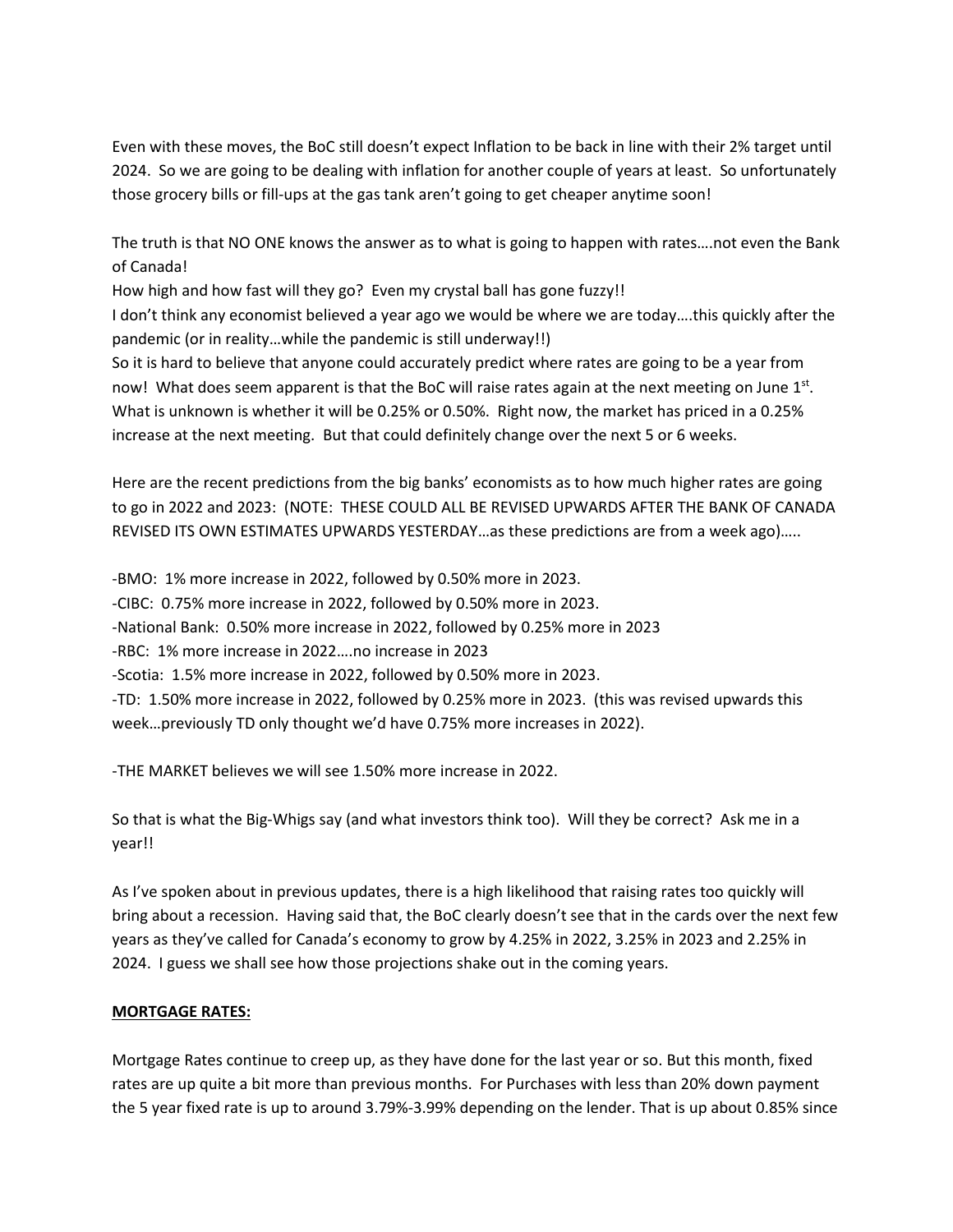my last update. The 5 year variable term is at 2.25% or Prime less 0.95%. That is up a 0.40% (The BoC's increase yesterday accounts for a quarter percent of that increase).

For Purchases with 20% down payment the 5 year fixed rate is up to 3.99% or higher. That is up about 0.85% higher than last month. The 5 year variable term is now at 2.60% or Prime less 0.60%. That is 0.60% higher than a month ago. I would expect mortgage rates will continue to move upwards as we move forward.

For those keeping count, fixed mortgage rates are the highest they've been since 2008....before the US Financial Collapse. Anyone who has been a homeowner for less than 15 years has not ever seen fixed rates like this!

It will be interesting to see if the housing market can stay strong with rates this high. Keep in mind that the "qualifying rate" or "stress test rate" is your contract rate + 2%. So if you are getting a 5 year fixed rate at 3.99%, it means you have to qualify at 5.99%! With these high house prices, that means you need pretty high income to get the mortgage you want. That I believe is going to be the biggest factor in slowing down the housing market. And definitely isn't going to make it any easier for First-Time-Buyers to get their foot in the door.

# **THE FEDERAL BUDGET:**

In other news this month, Finance Minister Freeland released this year's budget. I think most economists were surprised that it was a little more fiscally responsible than previous budgets by Team Justin.

In this year's budget, there were a few items to help geared towards the housing market. Those include:

1. A two-year ban on foreign home buyers.

*Foreign buyer is defined as a non-Canadian Citizens or not having Permanent Residence Status.* 

# *(LUKE'S OPINION: This kind of makes it seem like they are blaming foreigners for the runaway housing market. That is incorrect by all accounts. My best guess is this will do next to nothing to slow down rising prices or slow demand).*

2. The budget promises to introduce tax-free savings accounts that would give first-time home buyers the chance to save up to \$40,000.

*Contributions would be tax-deductible and withdrawals to buy a first home would not be taxed.* 

*(LUKE'S OPINION: Kind of like a TFSA and RRSP in one. The problem as I see it is that most people can't save fast enough to keep up with rising housing prices. And if the average home costs more than \$1million, having \$40k doesn't help the first time buyer as they need 20% down payment. This might have been more effective had the gov't increased the "insurer" maximum from \$1 million to say \$1.25 million. That way you could buy for \$1.1 million and not have to put down \$220k.*

*ALSO…when many of the population can barely afford their current situation, where is the \$40k going to come from??!!*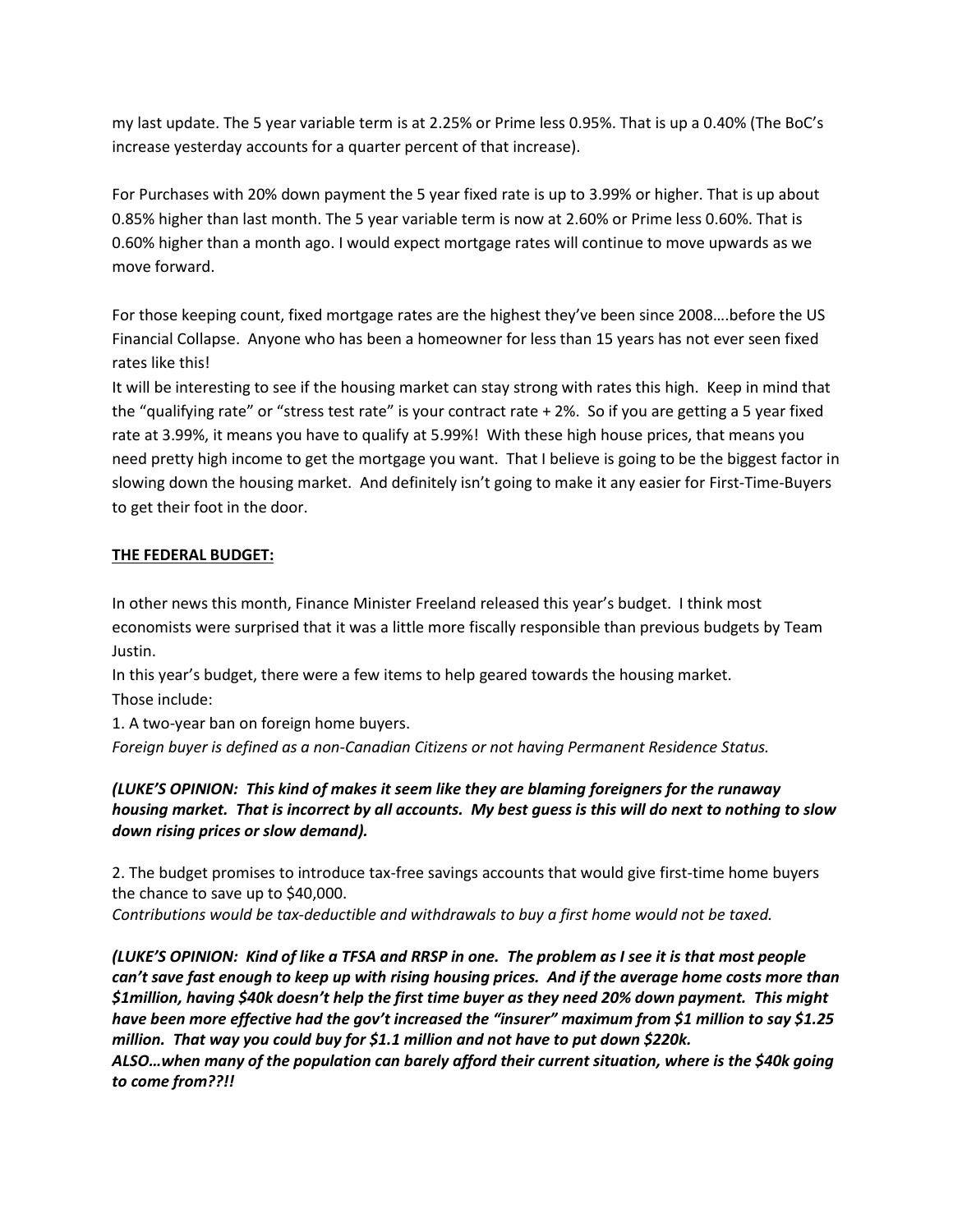### *This feels like a "seems good on paper…not so great in reality" program).*

3. The launch of a new housing accelerator fund — worth \$4 billion over five years to help municipalities speed up housing development.

### *The goal is to create 100,000 new housing units in the next five years.*

*(LUKE'S OPINION: I like this one. Anything directed towards improving supply had my vote. And in order for municipalities to get money for things like transportation or transit, they are going to have to play along with the FEDs. And the reality is, the lack of supply is an issue that all 3 levels of government need to work together on. This rule might actually start that process down the correct path.* 

*100,000 new homes isn't enough to fix the problem. But it is at least a start).*

4. The budget also extends the rapid housing initiative, pledging \$1.5 billion over two years to create at least 6,000 new housing units to help tackle homelessness.

## *(LUKE'S OPINION….Not sure what this is going to look like, but more money towards this subject is definitely needed. 6000 is a drop in the bucket, but again…a start towards the right direction which is long overdue).*

5. There is still talk that the Liberals might remove the "blind bidding" on offers for homes. They seem to be the only ones who believe that causes higher house prices, yet EVERY study done has indicated they are incorrect in their assumption.

## **IN GTA REAL ESTATE NEWS:**

*April 5, 2022 – There were almost 11,000 Greater Toronto Area (GTA) home sales reported in March 2022, capping off the third-best March and second-best first quarter on record. Tight market conditions continued to support a double-digit annual pace of price growth, with an average selling price of \$1.3 million. The average selling price dipped slightly month-over-month, bucking the regular seasonal trend.* 

*"Now is the time for governments to govern and focus on measures that are proven to increase housing supply. The GTA population will experience rapid growth in the coming years as our region's economic strength and diversity continues to attract people from around the world. In order to sustain this growth, we need adequate housing supply and choice. This needs to be the focus of policymakers rather than short-term and ineffective measures to artificially suppress demand. Evidence-based decision-making should inform government policies, and we encourage representatives at all levels of government to think big and act decisively to improve needed housing supply in a significant way," said TRREB President Kevin Crigger.* 

*Highlights are as follows:* 

*• GTA REALTORS® reported 10,955 sales through TRREB's MLS® System in March 2022, representing a 30 per cent decline compared to the record result of 15,628 in March 2021. While sales were down yearover-year for all major market segments, condominium apartment transactions dipped by a much lesser annual rate.*